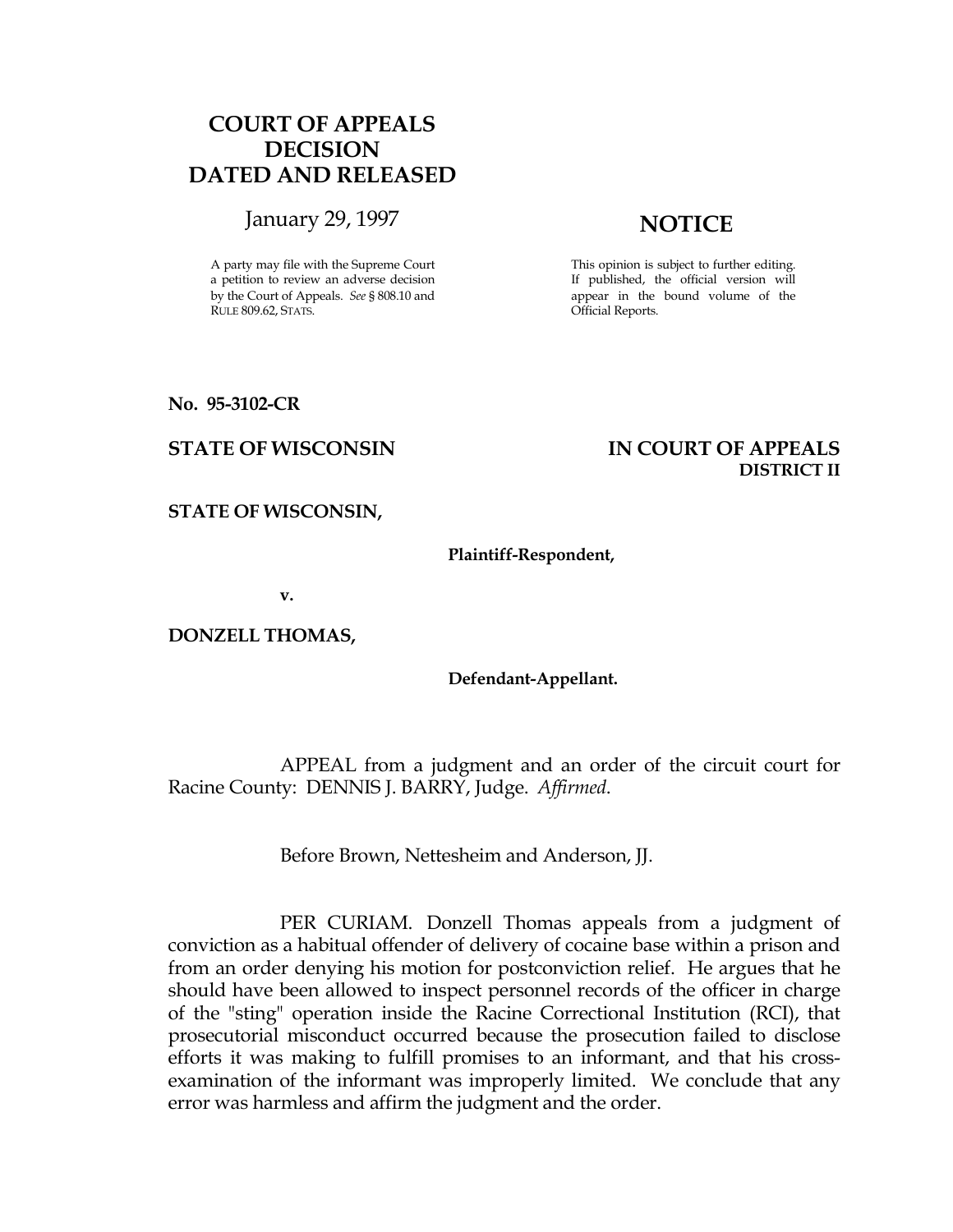The case against Thomas was one of twenty-four prosecutions arising from an investigation and sting operation of drug trafficking within RCI. Captain Ronald Molnar ran the investigation on behalf of the institution. Michael Poivey, an RCI prisoner, served as an informant and conducted controlled drug buys.

 Thomas moved to dismiss the prosecution on the ground of selective prosecution. He sought discovery of Molnar's personnel file because he believed that it would reflect that Molnar had been disciplined for racially biased conduct. The Department of Corrections moved to quash a subpoena duce tecum which sought production of Molnar's personnel file. The trial court ruled that the record did not exist and that it was exempt from the open records law.

 Thomas argues that the trial court's finding that the record did not exist was clearly erroneous and that the record was subject to discovery regardless of the open records exemptions. We choose to address the claim of error under the harmless error analysis. We conclude that even if the personnel record would have disclosed that Molnar had been disciplined for racially motivated behavior, Thomas's motion to dismiss would have failed because he failed to establish that others similarly situated or of nonminority races were not prosecuted.

 A defendant claiming that he or she was unconstitutionally singled out for prosecution has the initial burden to make out a prima facie case of discrimination. See State v. Johnson, 74 Wis.2d 169, 175, 246 N.W.2d 503, 507 (1976). Three elements must be shown: (1) that other similarly situated violators are not ordinarily prosecuted; (2) that the defendant was intentionally singled out for prosecution; and (3) that the defendant was selected for invidious or unjustifiable reasons such as race. See Wayte v. United States, 470 U.S. 598, 608 (1985); Sears v. State, 94 Wis.2d 128, 134-35, 287 N.W.2d 785, 788 (1980).

 Thomas's motion to dismiss relied on the statistical differences between the racial composition of the prison and the racial composition of defendants charged as a result of the sting operation. He demonstrated that 84% of the prisoners prosecuted, including himself, were members of recognized racial minority groups while minorities comprised only 59 to 64% of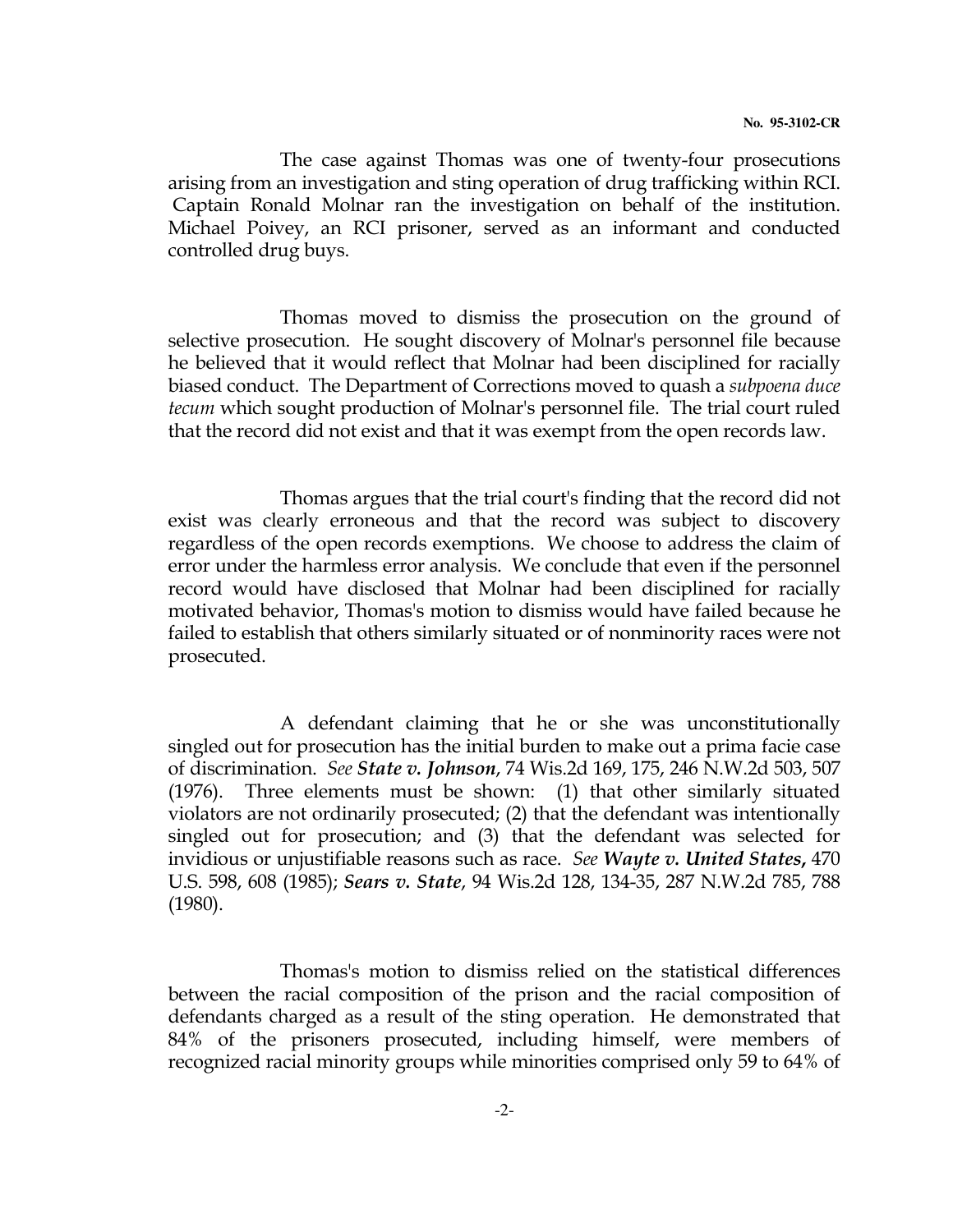the prison population. We agree with the trial court that the statistical significance is slight and not enough to demonstrate a purposeful singling out of Thomas for prosecution. There was no proof that nonminority prisoners were dealing drugs at RCI and not being prosecuted. Molnar's personnel record was not relevant to that element. A prima facie case was not established.

 Thomas argues that the trial was infected by prosecutorial misconduct. The misconduct he alleges is the prosecution's failure to disclose the immediacy of informant Poivey's rewards in exchange for his testimony. Thomas asserts that Poivey's and the Department of Justice (DOJ) investigator's testimony was perjured in that both were vague as to when the promises made would be carried out when in fact the promised letters in support of a sentence modification for Poivey were written a few days after Thomas's trial.

 We conclude that even if there was a duty to disclose that the letters would be written shortly after trial, the failure to disclose was not material. A violation of the duty to disclose exculpatory evidence applies only when the evidence is both favorable to the accused and material to guilt or innocence. See State v. Garrity, 161 Wis.2d 842, 848, 469 N.W.2d 219, 221 (Ct. App. 1991). "[E]vidence is material only if there is a reasonable probability that, had the evidence been disclosed to the defense, the result of the proceeding would have been different. A `reasonable probability' is a probability sufficient to undermine confidence in the outcome." Id. at 850, 469 N.W.2d at 222 (quoting United States v. Bagley, 473 U.S. 667, 682 (1985)).

 The trial testimony clearly and repeatedly brought out that promises had been made for Poivey's cooperation. Poivey himself acknowledged that he was trying to buy his way out of prison. The testimony established that a letter was promised from both the prosecution and the DOJ which would outline the extent of Poivey's cooperation but would not make a sentencing modification recommendation. It was made clear that without the promised letters, Poivey would not be released from prison until 2000. The DOJ investigator indicated that he was going to carry out his promise even though Poivey violated the agreement. The immediacy of the expected reward, even if known to Poivey, was just another tier of impeaching testimony. Because Poivey's "overwhelming yen to regain his liberty," to use Thomas's words, was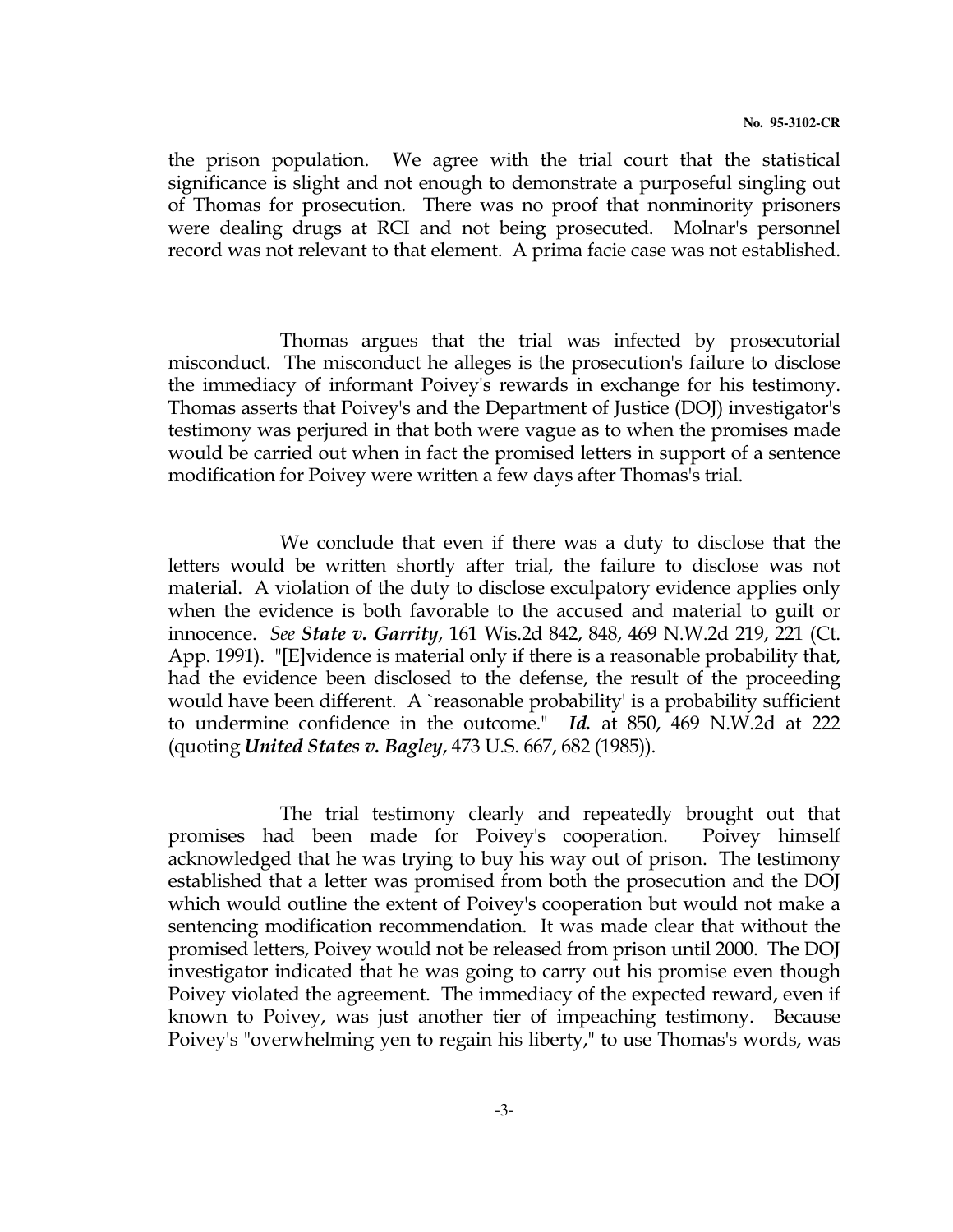brought out at trial, the revelation that the promises would be fulfilled in a matter of days would have been cumulative.

 The final claim is that Thomas should have been able to crossexamine Poivey about the fact that Poivey wrote a letter to the DOJ decrying drugs and indicating that he did not use drugs. Thomas sought to impeach Poivey with this cross-examination because Poivey had admitted drug use in testimony at another proceeding. "The scope of cross-examination allowed for impeachment purposes is within the trial court's discretion." State  $v$ . Echols, 175 Wis.2d 653, 677, 499 N.W.2d 631, 638 (1993). In the exercise of its discretion, the trial court may impose limits on cross-examination relating to a witness's bias. See **State v. Whiting**, 136 Wis.2d 400, 422, 402 N.W.2d 723, 732 (Ct. App. 1987). The trial court properly exercises its discretion in limiting crossexamination which is repetitive or only marginally relevant. See id.

 We reject the State's claim that Thomas has waived the issue because the record fails to include the letter Thomas sought to use to crossexamine Poivey. The letter was presented at trial and speaks for itself as an offer of proof.

 We do not address the specific grounds relied upon by the trial court in restricting cross-examination of Poivey. We conclude that crossexamination based on the letter to the DOJ was of minimal probative value in assessing Poivey's credibility. Therefore, the error, if any, was harmless. We have noted that Poivey's motivation for participating in the sting operation and giving trial testimony was fully explored. Additionally, a former prison roommate of Poivey's testified that the two smoked marijuana together once or twice a week. The roommate also saw Poivey shoot cocaine once. The DOJ investigator indicated that one of Poivey's motivations for helping was that Poivey disliked the drug traffic in prison. The investigator went on to reveal that Poivey himself delivered drugs within the prison and used marijuana in violation of his agreement to cooperate. Thus, there was testimony about Poivey's drug use in prison, and cross-examination about drug use or the falseness of Poivey's assertions in the letter to the DOJ was repetitive.

By the Court.—Judgment and order affirmed.